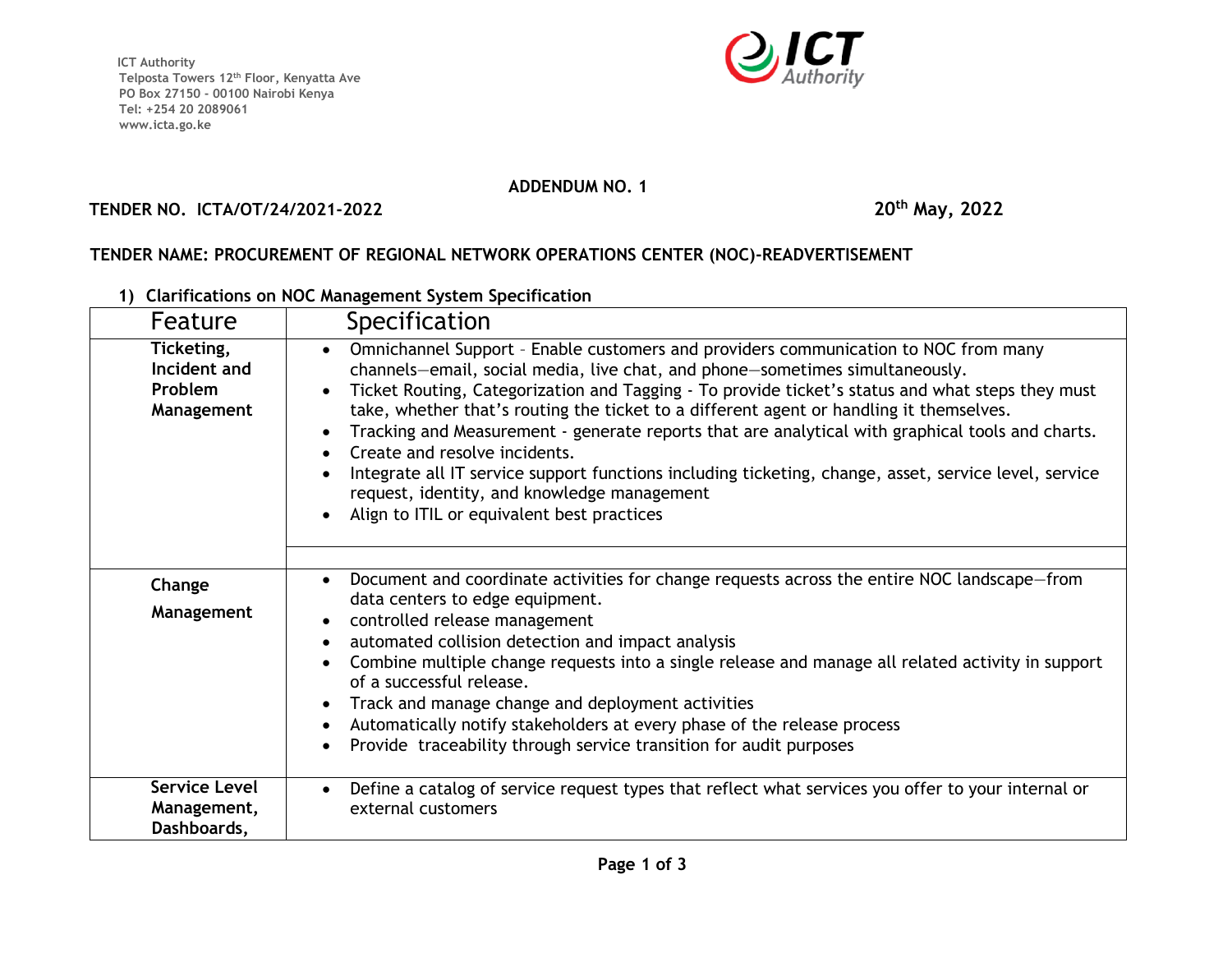**ICT Authority Telposta Towers 12th Floor, Kenyatta Ave PO Box 27150 - 00100 Nairobi Kenya Tel: +254 20 2089061 www.icta.go.ke** 



| Reporting, and<br>Analytics | Provide centralized catalog of requests (including price, service-level targets, approval rules) to<br>automate and monitor standard requests<br>Enable self-help through knowledge access to reduce the number of calls to the service desk<br>Flexible and configurable cloud-based multi-service, multi-provider incident brokering<br>Tightly integrate incident, problem and change management with leading agile dev solutions<br>Audit service performance capabilities to measure service integrity<br>Create custom reports and dashboards<br>Get automated insights based on the relevance of data<br>Define, track, and report service levels<br>Service insight: Monitor targets, performance, and compliance with dashboards for the business<br>and IT. |
|-----------------------------|-----------------------------------------------------------------------------------------------------------------------------------------------------------------------------------------------------------------------------------------------------------------------------------------------------------------------------------------------------------------------------------------------------------------------------------------------------------------------------------------------------------------------------------------------------------------------------------------------------------------------------------------------------------------------------------------------------------------------------------------------------------------------|
| License                     | 50 concurrent users. Ability to view and update tickets without licenses. The licenses should be<br>$\bullet$<br>perpetual                                                                                                                                                                                                                                                                                                                                                                                                                                                                                                                                                                                                                                            |
| Integrations                | The system should have the ability and the bidder should have expertise to integrate the NOC<br>system to other systems such as call center system and other ticketing systems of partner<br>organizations.                                                                                                                                                                                                                                                                                                                                                                                                                                                                                                                                                           |

## **2) Clarifications on Bidders' Queries.**

| # | Page  | Item                                                      | <b>Description</b>                               | Question                               | <b>ICTA Response</b> |
|---|-------|-----------------------------------------------------------|--------------------------------------------------|----------------------------------------|----------------------|
|   | 34    | Evaluation: Desktop<br>PC for NOC                         | a. 6 Core, 12 thread CPU (AMD)<br>Ryzen 5th Gen) |                                        | <b>Ryzen 7 5800X</b> |
|   | 56    | Price Schedule:<br>Desktop PC for NOC                     | a. 6 Core, 12 thread CPU (AMD<br>Ryzen 5th Gen)  | Which is the required processor?       |                      |
|   | 77/79 | <b>Technical</b><br>Specifications:<br>Desktop PC for NOC | a. 6 Core, 12 thread CPU (AMD<br>Ryzen 5th Gen)  | AMD Ryzen 5th Gen, or Ryzen 7<br>5800X |                      |